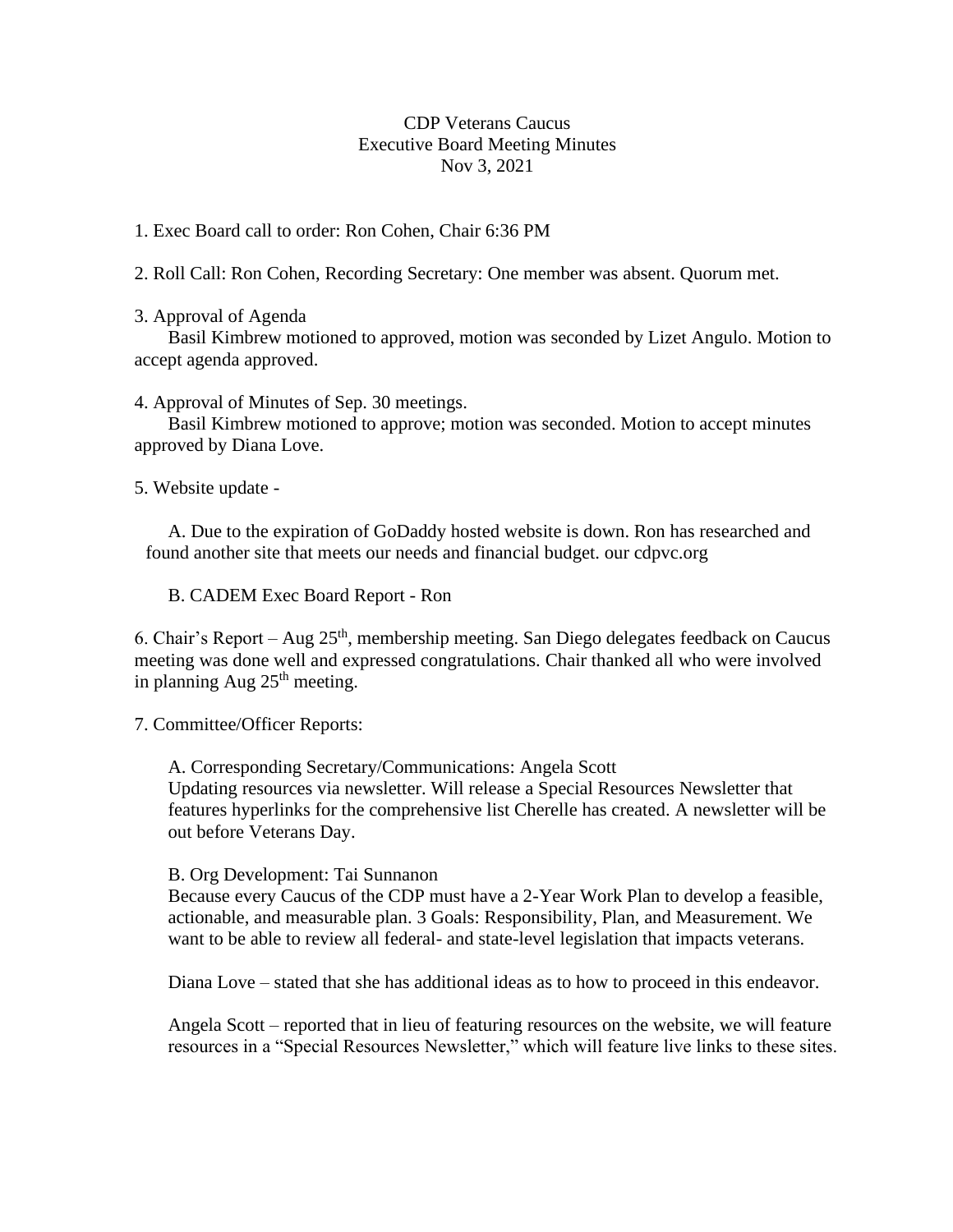Tai – has revamped the goal of creating new Democratic Clubs. The goal is now to expand the reach of the California Democrats by establishing the new Veterans Democratic Club. We would assist by providing resources.

A Listening Tour is required to gather data from all the 58 Counties – find regional champions dedicated in building up Veteran groups. Tai has been introduced to Dr. Felicia Banks by Basil Kimbrew. Dr. Banks will assist in this effort.

Basil moved to accept the 2-Year Plan and Lizet Angulo seconded the motion. The 2-Year Plan was approved.

### C. Policy & Legislation: Diana Love

Has worked with a contact that will help in the certification of Veterans interested in becoming licensed contractors. The program includes an apprenticeship.

Diana has also presented a flyer and partnered with EDD to send throughout the Antelope Valley Veterans as well as organizations in Pasadena, San Fernando Valley. The Resolution: Help Keep Disabled Veterans in Their Homes. Motion was moved by Lizet Angulo and seconded by Basil Kimbrew.

Presented a resolution with the assistance of Rev. Reuben Ford, which was approved by the Los Angeles Central Committee along with sponsors from Antelope Valley, Malia Cohen, who's interested in being a sponsor. This will go before the California Democratic Party. All members of the Executive Board have signed on as sponsors of this resolution.

Diana Love and Reuben Ford are the authors of this resolution.

#### D. Treasurer: Lizet Angulo

Membership decreased to 195. Our current balance is \$10,279.59. expenditure for Aug 25<sup>th</sup> meeting of \$799.00. Reimbursement of Constant Contact. Current balance is 9,450.59

#### E. Program: Cherelle Jackson

With respect to the Candidate Forum Has reached out to multiple candidates and received their bios for the Nov. 17 General Session. The candidate speaker list with include 4 main speakers with Q&A and then the candidate forum. We saw the flyer and special video presentation. Congressperson Maxine Waters has agreed to speak. The video needs to be saved as an MP4 so that the video can be posted on Facebook and newsletters.

Diana mentioned reconciling her list of referred candidates against the list that Cherelle has.